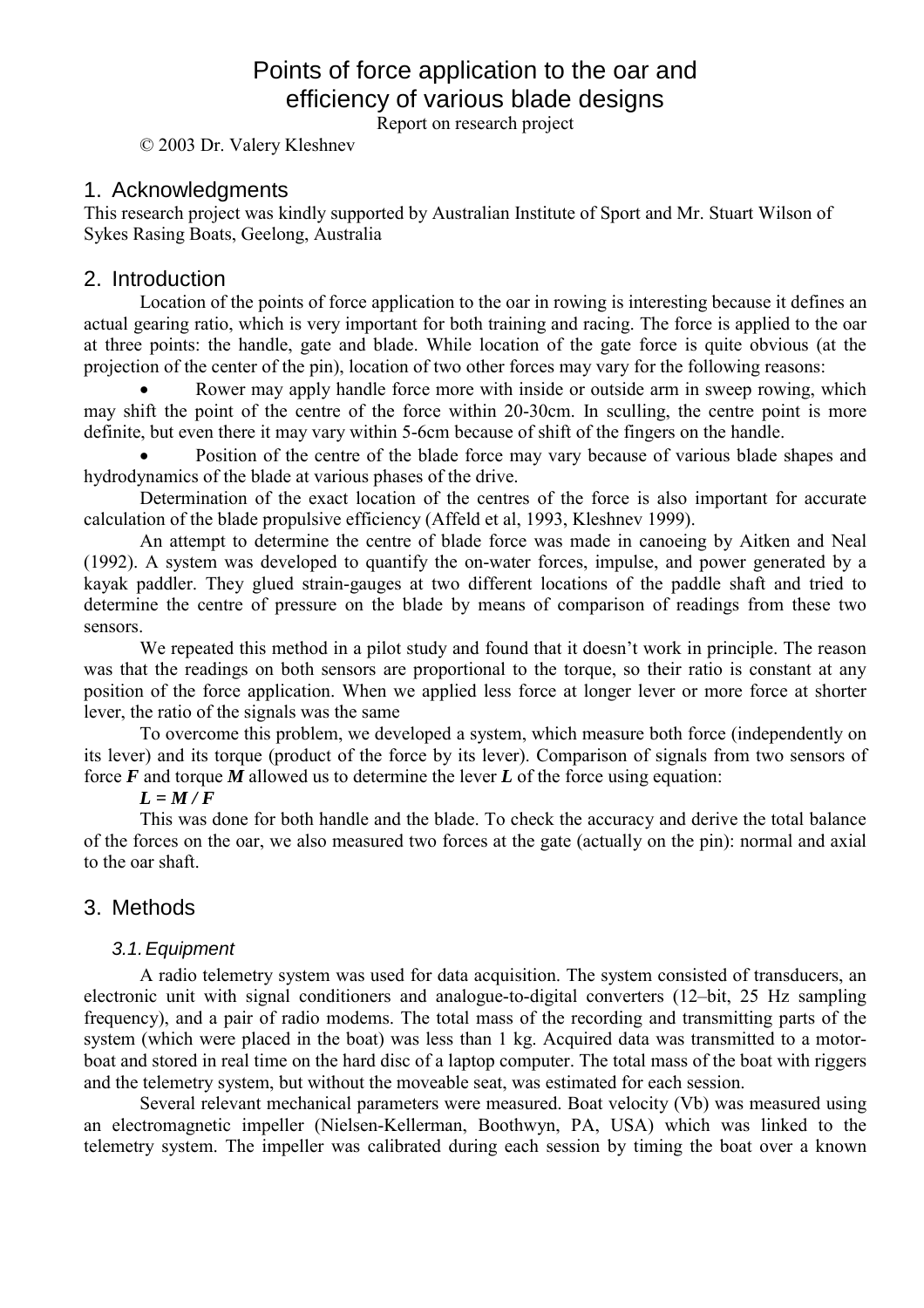distance. The linear calibration regression was calculated using at least two different average boat speeds (accuracy  $\pm 1.0\%$ ).

Boat acceleration (Ab) was measured along the horizontal axis using an accelerometer (Analog Devices, Norwood, MA, USA; accuracy  $\pm 1\%$ ). The accelerometer was calibrated using three-point linear regression, where the horizontal orientation of the accelerometer was taken as zero and the vertical orientations of the accelerometer in opposite directions were taken as  $\pm$ g = 9.796 m•s-2 (Geoscience Australia). The accelerometer was built into the electronics unit, mounted on the boat deck, and aligned along the boat's longitudinal axis. Positive acceleration was taken to be towards the bow of the boat (i.e. when the boat increases its velocity).

The horizontal ( $\theta$ ) and vertical ( $\beta$ ) oar angles were measured using conductive-plastic potentiometers (linearity  $\pm 0.1\%$ ) connected to the oar shaft with a light arm and a bracket. The oar angles were calibrated at four or more points using a protractor.

Seat position (Ls) was measured using a custom-made device, which consisted of a springloaded 10-turn potentiometer connected to the seat with a low-stretch line (accuracy  $\pm 0.1\%$ ). The position of the top of the trunk (Lt) was measured in small boats using a device similar to the seat position sensor. The device was attached to the boat deck and the line was passed up through a pulley mounted on a mast and attached to the trunk of the athlete, level with the sternum and clavicle (C7) joint.

#### *3.2. Instrumented Oar and Gate*

The total six channels of force and torques were measured on each oar-gate:

- 1. Handle force *Fh* (Figure 1) was measured using instrumented oar handle with binocular-shape cut and glued strain-gauges. This design makes the force reading independent on the point of the force application at the handle;
- 2. Torque of the handle force Mh was measured using strain-gauges glued on the inboard of the oar shaft close to the sleeve and button;
- 3. Torque of the blade force Mb was measured using strain-gauges glued on the outboard of the oar shaft close to the sleeve;
- 4. Blade force *Fb* was measured using binocular-shape cut with glued strain-gauges close to the blade. This design makes the force reading independent on the point of the force application at the blade;
- 5. Pin force *Fpn* normal to the oar shaft was measured using instrumented oar gate with straingauges glued onto rotating pin;
- 6. Pin force *Fpa* papallel (axial) to the oar shaft was measured instrumented oar gate with straingauges glued onto rotating pin.



#### *Figure 1. Scheme of forces and torques measurement at the oar-gate.*

Each instrumented channel was dynamically calibrated before each session using a precision load cell to apply a load to the handle (Figure 1). The oar was supported 0.02 m from the collar (at the point corresponding to the centre of contact with the gate), the blade was fixed, and the force applied perpendicularly to the oar shaft at the middle of the handle (0.15 m in from the end for a sweep oar; 0.06 m for a sculling oar).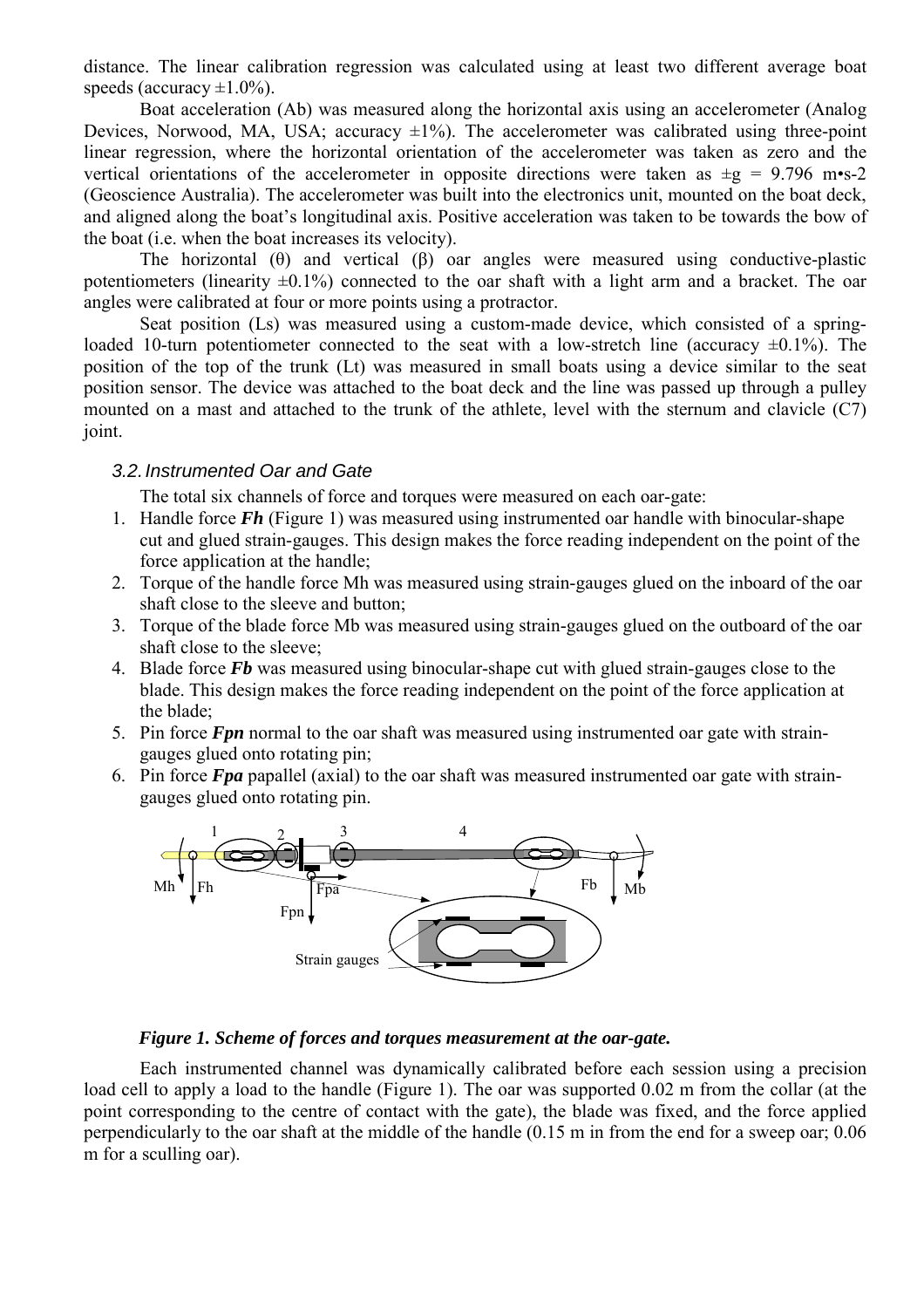

*Figure 2. Calibration method* 

# *3.3. Subject and test protocol*

A male rower participated in the study (age 28 years, height 1.90m, weight 89.0kg). He performed three sets of four test trials in single scull. Distance of each trial was 250m with approximately 2 min. recovery time. The target stroke rates during each trial were 20, 24, 28 and 32 min<sup>-1</sup>. Three different types of blades were used for each trial:

- $\bullet$  1<sup>st</sup> set Smothie with vortex;
- $2<sup>nd</sup>$  set Big blade;
- $\bullet$  3<sup>rd</sup> set Big blade with vortex.

# *3.4. Data processing*

The data was collected and stored in PC and then processed using special software. The data of all stroke cycles of each trial was normalised and averaged and average (typical) data arrays were produced for each primary variable. Then typical arrays of derived variables were calculated (e.g.: power variable was derived from the force and velocity variables, etc.). Both primary and derived variables were used for calculation of the single value or discrete variables (e.g.: catch angle was derived as the minimal measured angle of the oar, etc.).

# *3.5. Graphs:*

All graphs represent typical (average) data arrays for each trial.

7. Ratio of the Blade to the Handle *Rb/h* forces was calculated as:

 $Rb/h = Fb_v / Fh_v$ 

Higher Rb/h means more blade force at the same handle force. This means centre of pressure at the blade closer to inner edge, i.e. shorter outboard.

- 8. Vertical oar angle *Av* (degrees) was measured at the gate. Zero is an angle corresponding to the position of the middle of the blade at water level. Negative angle is below water level, positive angle is above water level;
- 9. Waste power *Pw* represents amount of energy spent for slippage of the blade in the water (moving the water mass). It was calculated using the boat velocity, angular oar velocity and the blade force (Kleshnev, 1999). Difference between the handle power *Ph* and *Pw* equal to propulsive power, which moves the rower-boat system: *Pp = Ph - Pw*
- 10. Blade efficiency *Ebl* (%) was calculated as the ratio of the propulsive power *Pp* at the blade to the power applied at the handle *Ph*:

```
Ebl = Pp / Ph
```
Blade efficiency depends on weather conditions (tail wind – higher efficiency, head wind - less efficiency) and many other factors (blade shape, farce application, blade depth, oar angle, boat speed, etc.).

11. Position of the center of pressure at the blade *Lout* (actual outboard length) was calculated using the blade force *Fb* and torque at the blade *Mb*, which was measured directly:  $Lout = Mb / Fb$ 

It is difficult to define an absolute value of the center of pressure at this stage (torque measurement needs to be improved), but difference between the blades should be correct.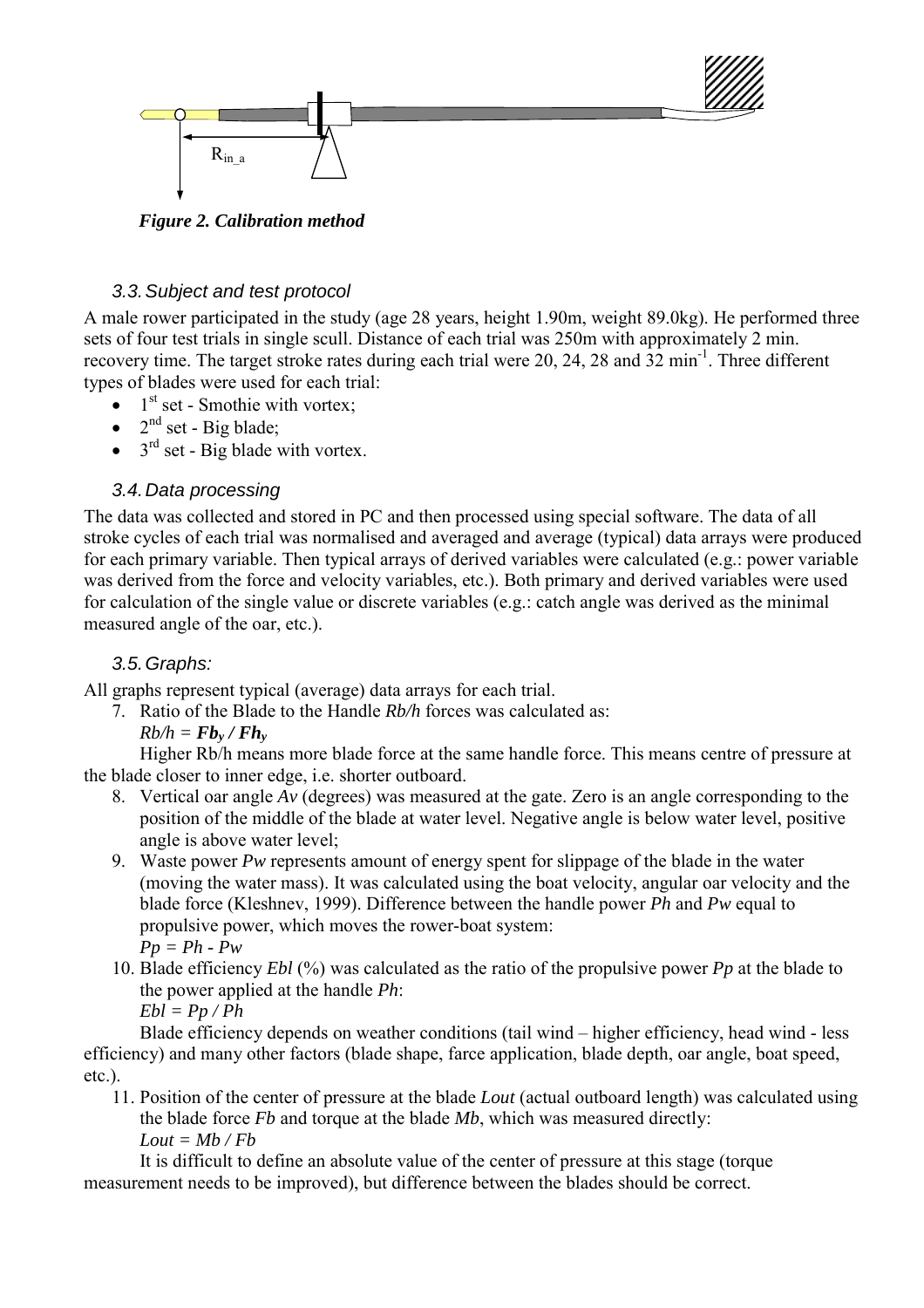#### *3.6. Tables*

All discrete data was produced on the basis of typical data arrays.

- 1. Stroke rate, boat speed and total oar angle are self-explanatory.
- 2. Effective Angle (degrees) *Aef(d)* is the horizontal angular displacement of the oar when the center of the blade below water level (negative vertical angle). Effective Angle (%) *Aef(%)* is the ratio of *Aef(d)* to the total angle.
- 3. Average handle, gate and blade forces were calculated per the drive time.
- 4. Rowing power, waste power and blade efficiency were calculated per the drive time.
- 5. Wind direction and wind speed were measured relative to the boat. Wind direction was interpreted as the clock face: 0 or 12- head wind, 6-tail wind ,3- wind from bow side, 9- wind from stroke side.
- 6. Drag factor was calculated as the ratio of the propulsive power and the cube of the boat velocity:  $Kd = Pp / v^3$



*Figure 3. Coordinate system and forces acting on the oar.* 

#### 4. Results

Unfortunately, we could get correct data only for the right oar. Left oar produced erratic data, when the boat turned over during the first session.

The wind speed and direction appeared to be quite different (tail wind with smoothie-vortex blades and head wind with big blade). Therefore, not all samples were comparable in regards of blade efficiency.

|  |  |  | Table 1. Summary |
|--|--|--|------------------|
|--|--|--|------------------|

| Blade T'<br>vpe               | Smoothie Vortex |      |      |               | <b>Big Blade</b> |      |      |      | <b>Big Blade Vortex</b> |      |      |      |
|-------------------------------|-----------------|------|------|---------------|------------------|------|------|------|-------------------------|------|------|------|
| <b>Stroke Rate</b><br>(1/min) | 20.7            | 24.3 | 25.9 | າ າ<br>ے ، رب | 20.2             | 23.8 | 27.5 | 31.7 | 20.6                    | 23.9 | 25.9 | 31.4 |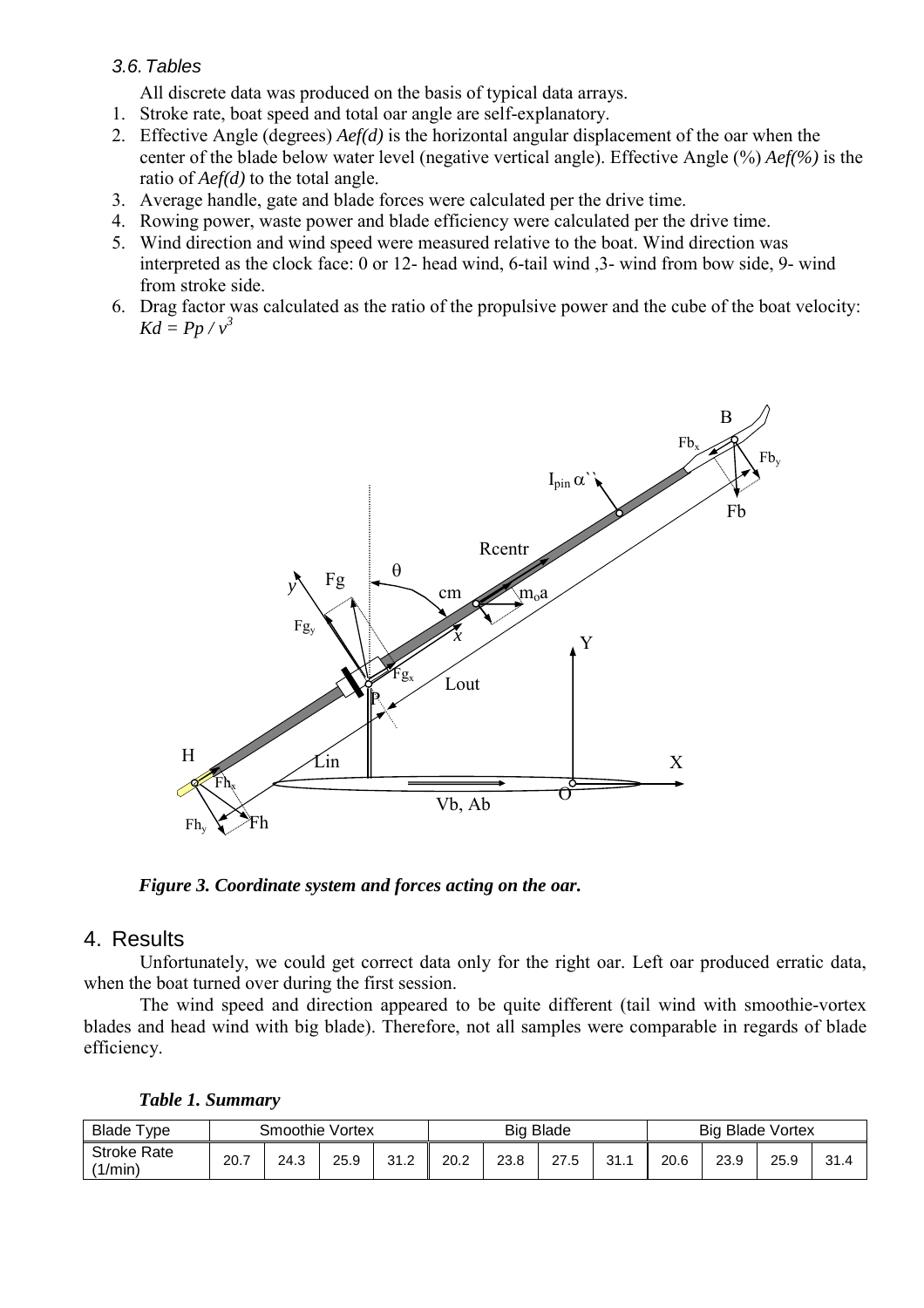| <b>Boat Speed</b><br>(m/s)                 | 4.37         | 4.20         | 4.41      | 4.55      | 3.52         | 3.68         | 4.31         | 4.63         | 3.65      | 3.79         | 4.03         | 4.62         |
|--------------------------------------------|--------------|--------------|-----------|-----------|--------------|--------------|--------------|--------------|-----------|--------------|--------------|--------------|
| TotalAngle (dg)                            | 116.0        | 113.2        | 112.0     | 108.9     | 113.6        | 112.2        | 110.1        | 107.8        | 113.4     | 110.7        | 110.1        | 108.8        |
| <b>Effective Angle</b><br>(%)              | 90.9<br>%    | 89.0<br>$\%$ | 86.2<br>% | 81.8<br>% | 96.6<br>%    | 87.7<br>$\%$ | 86.9<br>%    | 85.6<br>$\%$ | 94.0<br>% | 89.2<br>$\%$ | 86.0<br>%    | 83.8<br>%    |
| Average<br><b>Handle Speed</b><br>(m/s)    | 1.36         | 1.42         | 1.41      | 1.60      | 1.30         | 1.37         | 1.50         | 1.60         | 1.32      | 1.37         | 1.39         | 1.62         |
| Aver. Handle<br>Force (N)                  | 196.8        | 186.7        | 209.6     | 218.1     | 181.1        | 202.1        | 197.6        | 226.0        | 192.7     | 186.5        | 210.6        | 226.1        |
| Aver. Gate<br>Force (N)                    | 270.2        | 259.0        | 283.4     | 290.5     | 245.0        | 269.4        | 265.6        | 300.5        | 268.3     | 258.7        | 287.6        | 305.0        |
| Aver. Blade<br>Force (N)                   | 83.3         | 79.9         | 88.8      | 92.0      | 76.6         | 84.9         | 84.0         | 96.9         | 81.3      | 77.8         | 88.2         | 94.7         |
| Ratio<br><b>Blade/Handle</b><br>Forces (%) | 42.3<br>$\%$ | 42.8<br>$\%$ | 42.4<br>% | 42.2<br>% | 42.3<br>%    | 42.0<br>$\%$ | 42.5<br>$\%$ | 42.9<br>%    | 42.2<br>% | 41.7<br>$\%$ | 41.9<br>$\%$ | 41.9<br>$\%$ |
| Rowing Power<br>(W)                        | 188.4        | 209.5        | 239.9     | 278.3     | 179.7        | 220.3        | 234.9        | 277.8        | 184.9     | 208.8        | 242.8        | 298.4        |
| <b>Waste Power</b><br>(W)                  | 16.7         | 28.9         | 26.7      | 44.3      | 34.0         | 42.8         | 37.1         | 41.9         | 32.4      | 36.5         | 37.5         | 47.3         |
| <b>Blade</b><br>Efficiency (%)             | 88.0<br>%    | 81.5<br>%    | 85.0<br>% | 79.4<br>% | 73.8<br>$\%$ | 73.6<br>%    | 79.1<br>%    | 80.5<br>%    | 75.7<br>% | 76.1<br>$\%$ | 78.8<br>%    | 79.2<br>$\%$ |
| <b>Wind Direction</b>                      | 11.8         | 11.4         | 11.7      | 0.3       | 11.5         | 11.9         | 10.6         | 11.3         | 11.3      | 11.6         | 11.8         | 11.4         |
| Wind Speed<br>(m/s)                        | 3.35         | 2.80         | 4.00      | 4.64      | 6.35         | 7.27         | 3.34         | 3.47         | 6.00      | 6.41         | 6.39         | 5.09         |
| Drag Factor                                | 1.42         | 1.65         | 1.68      | 1.72      | 2.08         | 2.27         | 1.68         | 1.67         | 1.97      | 2.03         | 2.00         | 1.75         |

At low rate the only comparable trials were  $2<sup>nd</sup>$  and  $3<sup>rd</sup>$  (big blade vs. big blade with vortex). Wind speed and direction were very similar (6.00 and 6.25 m/s). Blade efficiency was 1.9% higher with vortex (73.8% and 75.7%), which happened by means of higher efficiency at negative oar angles (from catch till perpendicular). Blade without vortex was a bit more efficient at release.



Center of pressure at the blade with vortex was closer to outer edge that corresponds to 2-3cm longer outboard and lower ratio of blade/handle forces: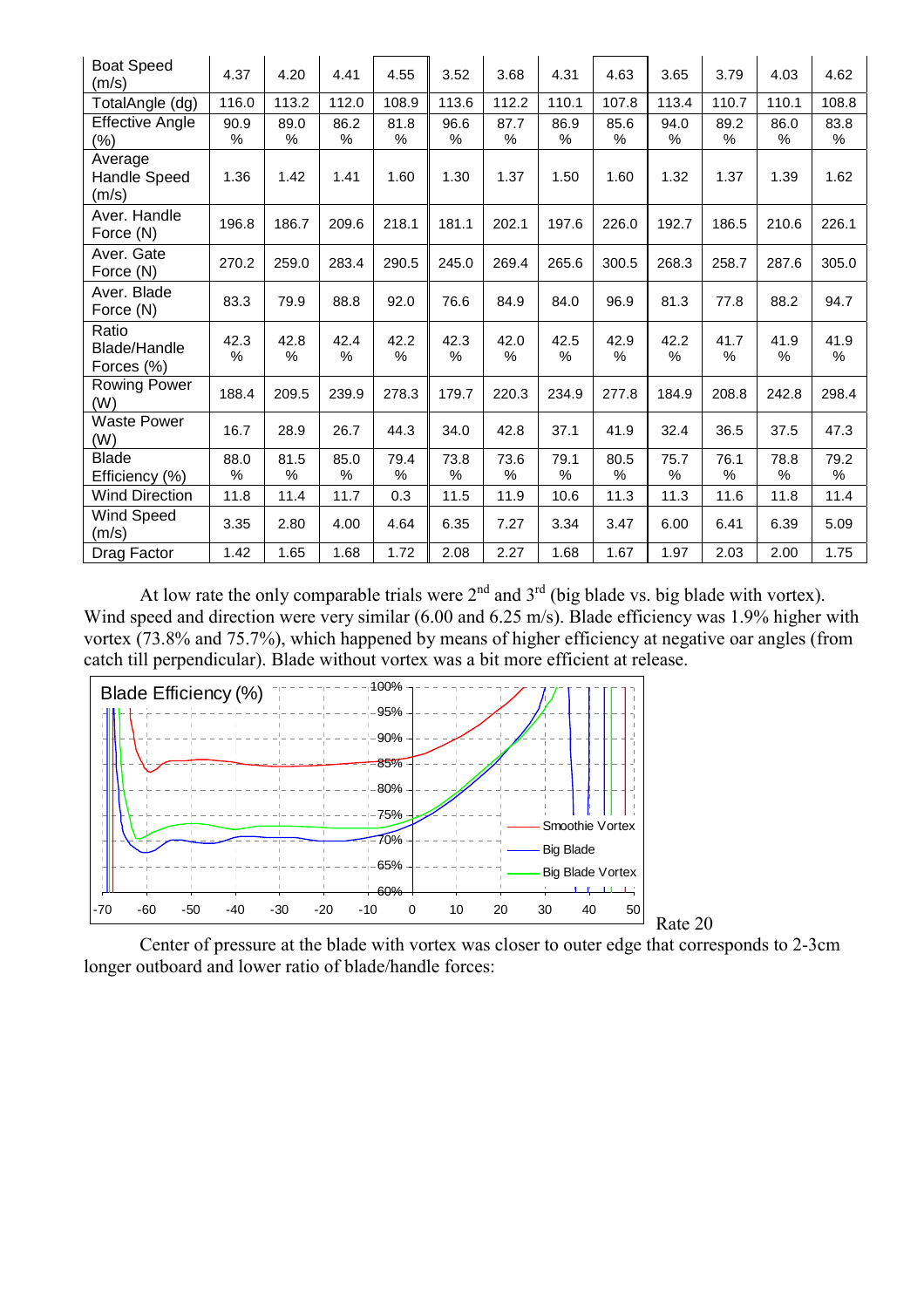

Trials at target rate 24 produced similar results, except the difference in wind speed was a bit higher (7.27 and 6.41 m/s) that caused 2.5% difference in blade efficiency (73.6% with big blade and 76.1% with vortex).

At the stroke rates 26-27 we obtained very close blade efficiencies with both big blades (79.1% and 78.8% with vortex). However, this was achieved at very different wind conditions: side-tail wind with no-vortex (3.34 rel. 4.31 m/s boat speed, drag factor 1.68) and side-head wind with vortex (6.39 m/s, drag 2.00). This clearly shows advantage of the vortex.





At the stroke rates 31 we had a light tail wind with big blades (3.47 m/s rel. boat speed 4.63), practically no wind with smoothie vortex (4.64 m/s) and light side-head wind with big-vortex (5.09 m/s). This caused a bit higher blade efficiency with big blade (80.5%) and very similar results with both vortex blades (79.4% smoothie and 79.2% big).



#### 5. Conclusions

• The results of the study show advantage of the vortex blades, which had approximately 2% higher efficiency at comparable wind conditions. This equal to 5-8 s faster times over 2000m race.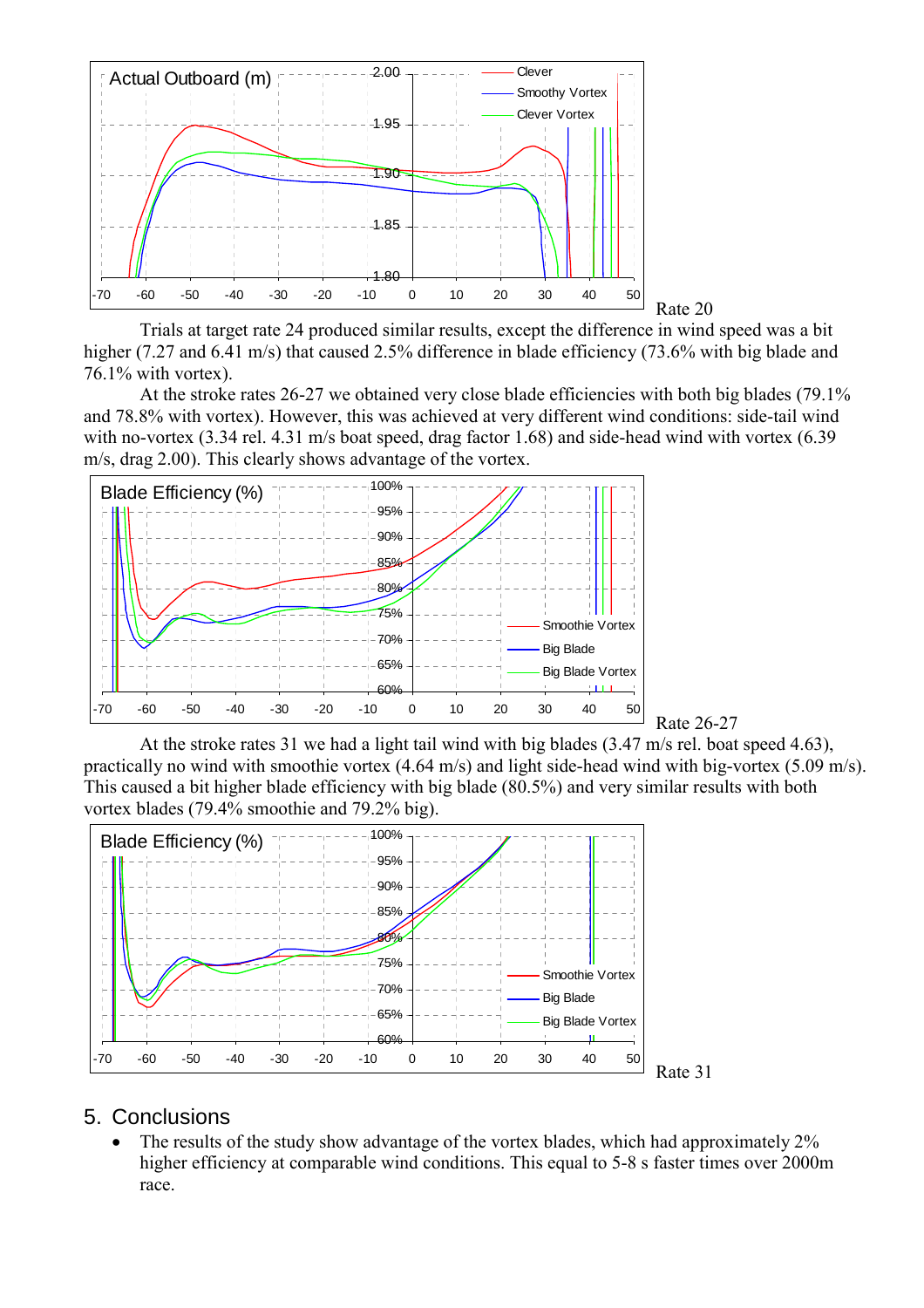- Higher efficiency of the vortex blades happens only between catch and perpendicular oar position.
- Vortex shifts the center of pressure at the blade 2-3 cm towards outer edge that means longer actual outboard leverage and lower blade force at the same handle force.

# 6. References:

- 1. Aitken D., Neal R. 1992. An On-Water Analysis System for Quantifying Stroke Force Characteristics During Kayak Events. International Journal of Sport Biomechanics, 16, 165-173.
- 2. Affeld, K., Schichl, K., Ziemann, A. 1993. Assessment of rowing efficiency. International journal of sports medicine, 14, S39 S41.
- 3. Dal-Monte A., Komor A., 1989. Rowing and sculling mechanics. In, Vaughan, C.L., Biomechanics of sport, Boca Raton, CRC Press, 53 119.
- 4. Kleshnev V. 1996 The effects of stroke rate on biomechanical parameters and efficiency of rowing. XIV Symposium ISBS, Proceedings, Lisboa, Portugal p. 321-325.
- 5. Kleshnev, V. 1997. The determination of total power during on-water rowing. XVI Congress of ISB, Tokio, Book of Abstracts.
- 6. Kleshnev, V. 1999. Propulsive efficiency of rowing. XVII Symposium ISBS, Proceedings, Perth, Australia p. 224-228.
- 7. Kleshnev V. 2002. Power in Rowing. In: International Research in Sports Biomechanics. Ed. Hong Y. Routledge. P.224-230.
- 8. Zatsiorsky, V.M., Yakunin, N. (1991). Mechanics and biomechanics of rowing: a review. International journal of sport biomechanics, 7, 229-281.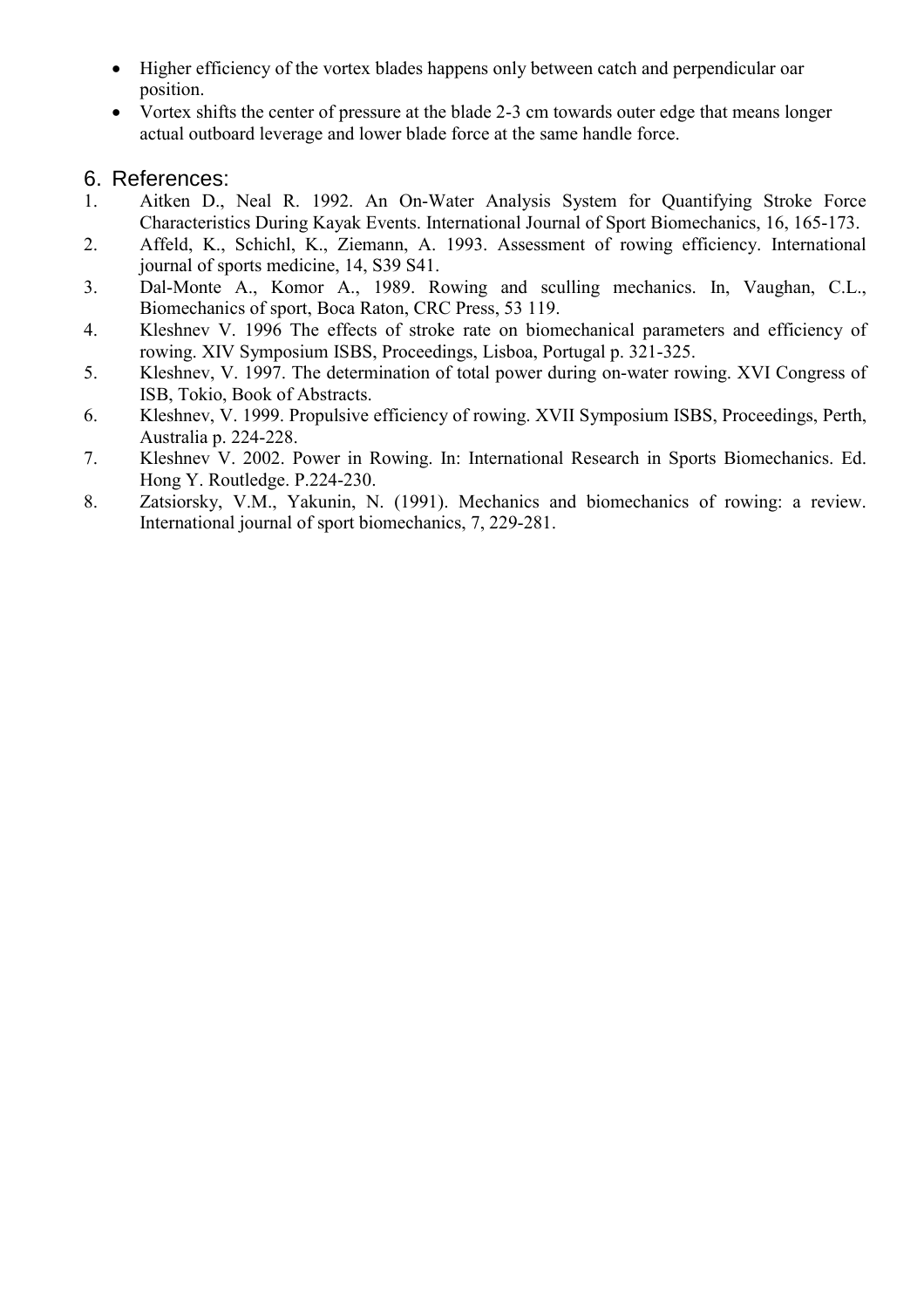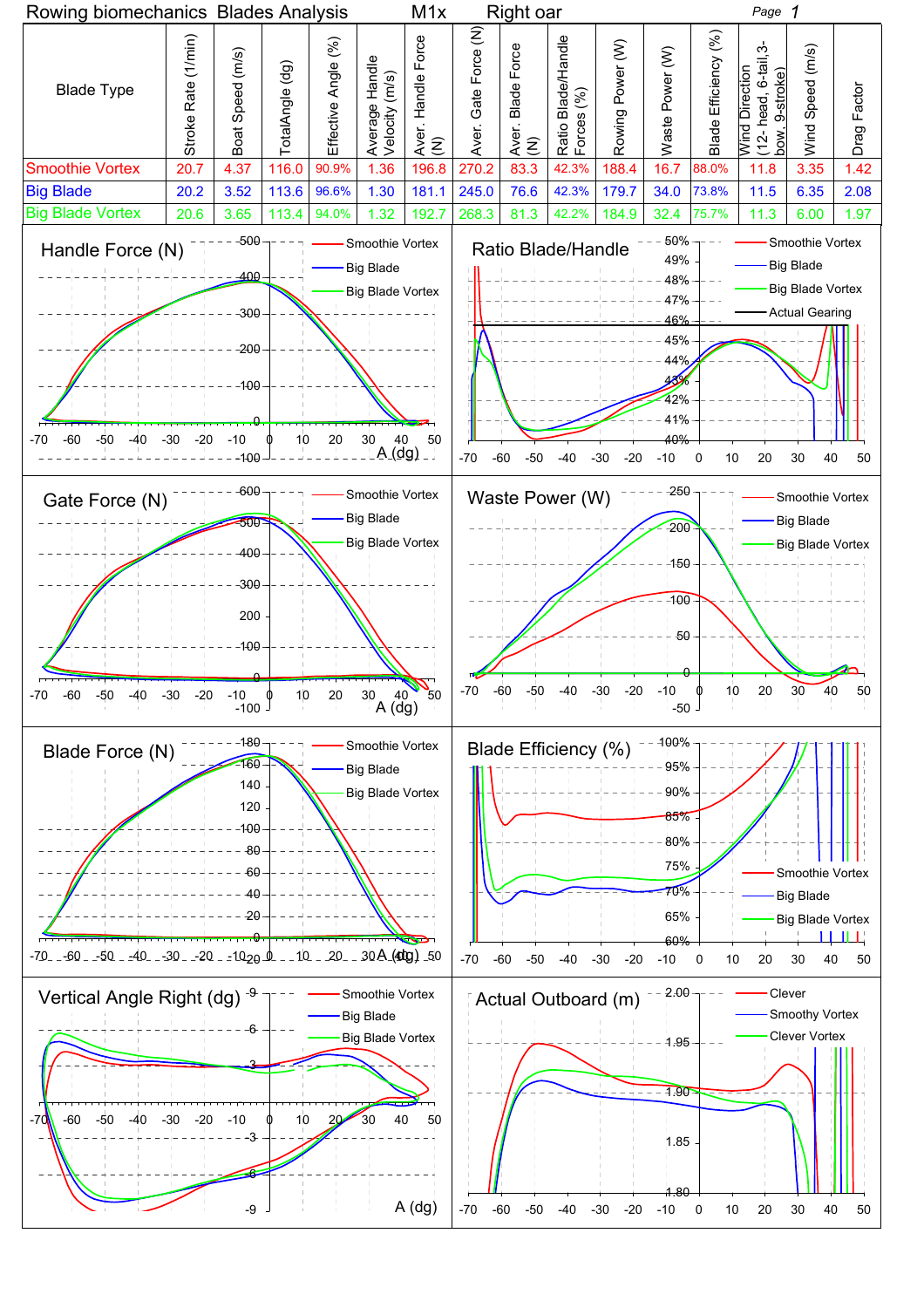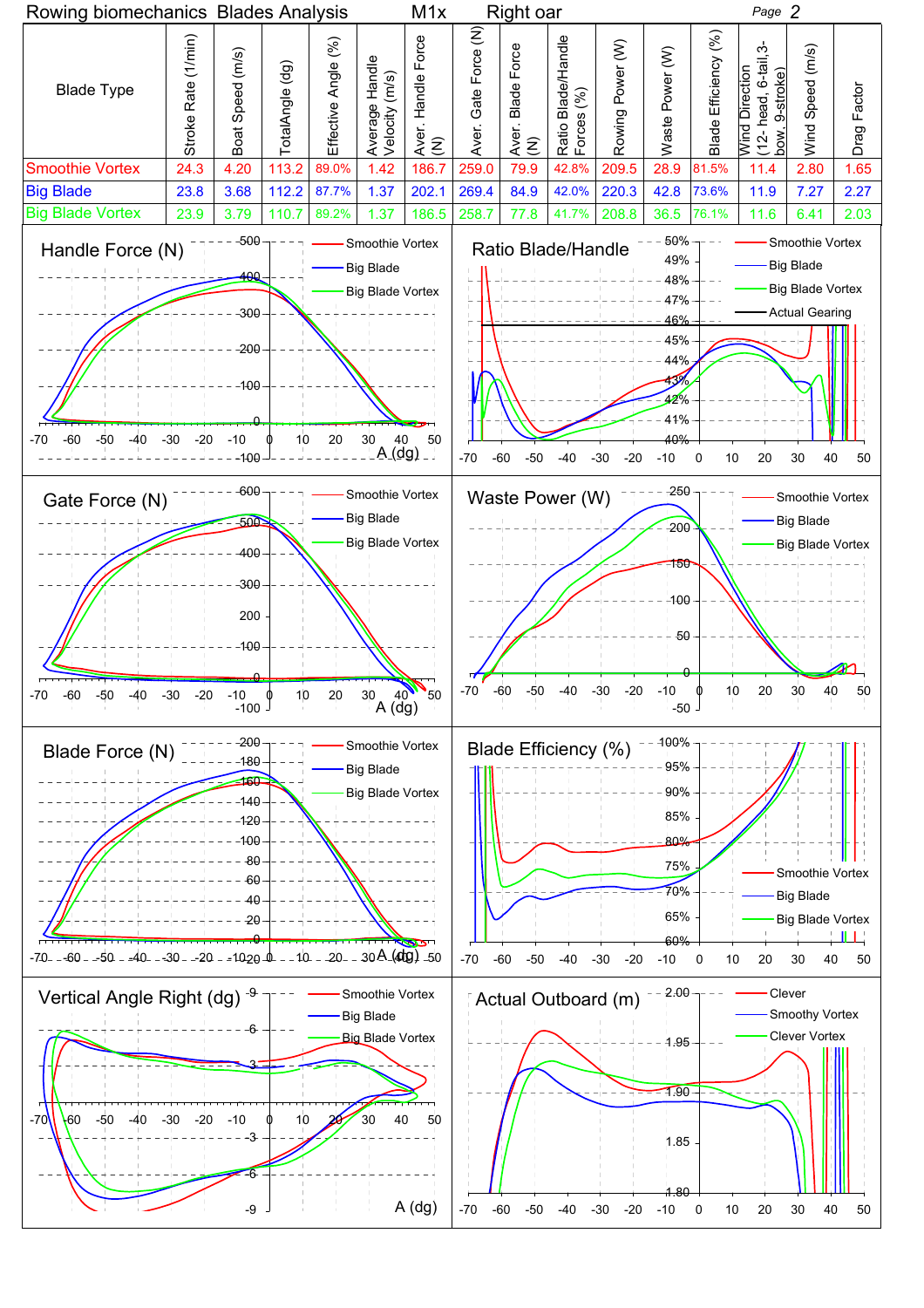